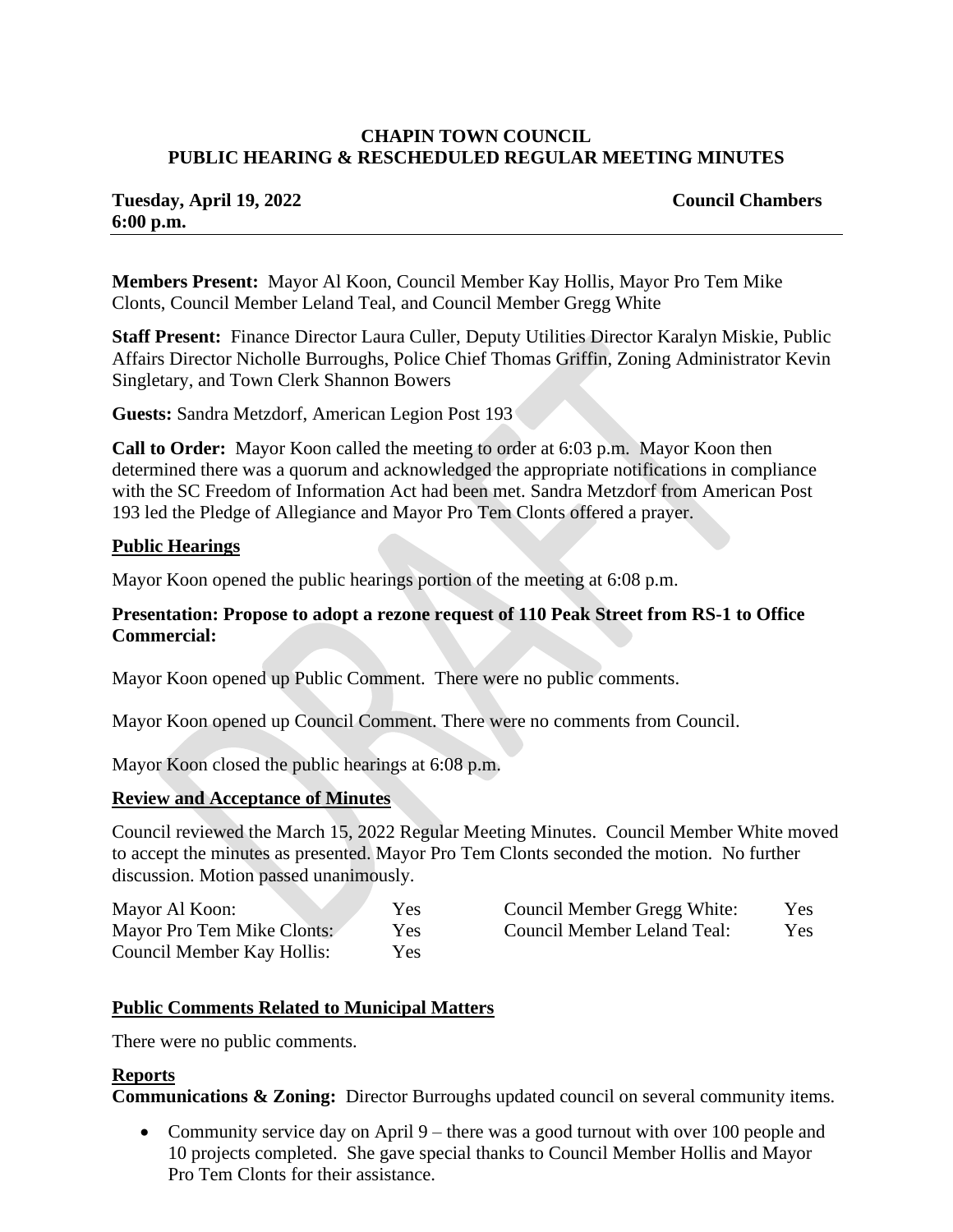- An Earth Day shred event will be held April 22, 2022 at the Greater Chapin Chamber of Commerce. This event is open to the public, but donations of can goods are requested to benefit We Care.
- Downtown Farmers Market to be the  $2<sup>nd</sup>$  Saturday of the month from May through October, starting on May 14.
- Memorial Day service in partnership with the American Legion to be held at town hall.

Director Burroughs also gave updates to items on the written report including: Chapin Dog Park, communications tower locating to Chapin, capital project sales tax, multiple ribbon cuttings throughout the month, annexations (to be discussed later in the meeting) Brighton Blvd master plan concept, new development in the Crawford Center, and coordination efforts with community members, chamber executives, and service groups. She also informed council of some zoning updates which included potential projects, annexation, and preliminary reviews of potential developments.

**Financial Report:** Director Culler reported the general fund revenue YTD as of the end of March 2022 was \$350,588 and the expenses YTD as of the end of March 2022 were \$357,946. Expenses exceeded Revenue by \$7,358.00. The revenue from Business Licenses as of the end of March was \$88,704.00. with the deadline to file for a business license this year being April 30. She did note that there has been \$108,806 collected to date in April for business license revenue. The Hospitality Tax fund YTD was \$ 1,291,173 as of the end of March. The ARP fund balance is \$321,780 as of the end of March,

The Utility fund Revenue through the end of March was \$1,226,220.00. Expenses YTD \$1,160,368.00 as of the end of March. Revenue exceeded expenses by \$65,852.00.

Director Culler also noted that the Town has received the Excellence in Financial Reporting for 2020 by the Governance Finance Association. This is the  $4<sup>th</sup>$  year in a row the town has received that recognition.

**Police Report:** Before beginning his report, Chief Griffin introduced Officer Andrew Williams to the council. He comes from Lexington County, bringing law enforcement experience to the department. Chief Griffin reported with the addition of Officer Williams, it brings the department to full staff.

Chief Griffin updated Council on police department activities. There were 42 offenses, 62 tickets, 81 warning citations, 13 arrests, 9 motor vehicle collisions, 152 officer initiated contacts, and 102 calls for service from Lexington County reported. He noted that Corporal Cambell initiated a project with other officers to contact local businesses to update the department's contact list.

Chief Griffin also reported that the grant for the JAG equipment has been submitted, and will be updated once the  $2<sup>nd</sup>$  reading of the ordinance allocating ARP funds has been done. The police department has also submitted for another grant to assist with funds for new body worn cameras and dash cameras. This is a fully funded grant and he is waiting to hear if it will be awarded.

**Utilities Report:** Deputy Director Miskie reported on an update to the written report submitted. She noted that since the report was drafted, they have received a few more odor complaints at the Chapin Place subdivision. They have monitored the pump stations with the current solution and will continue to maintain the pump stations for the odor. The utility department has received notification of a new product that could be a possible solution. Deputy Director Miskie stated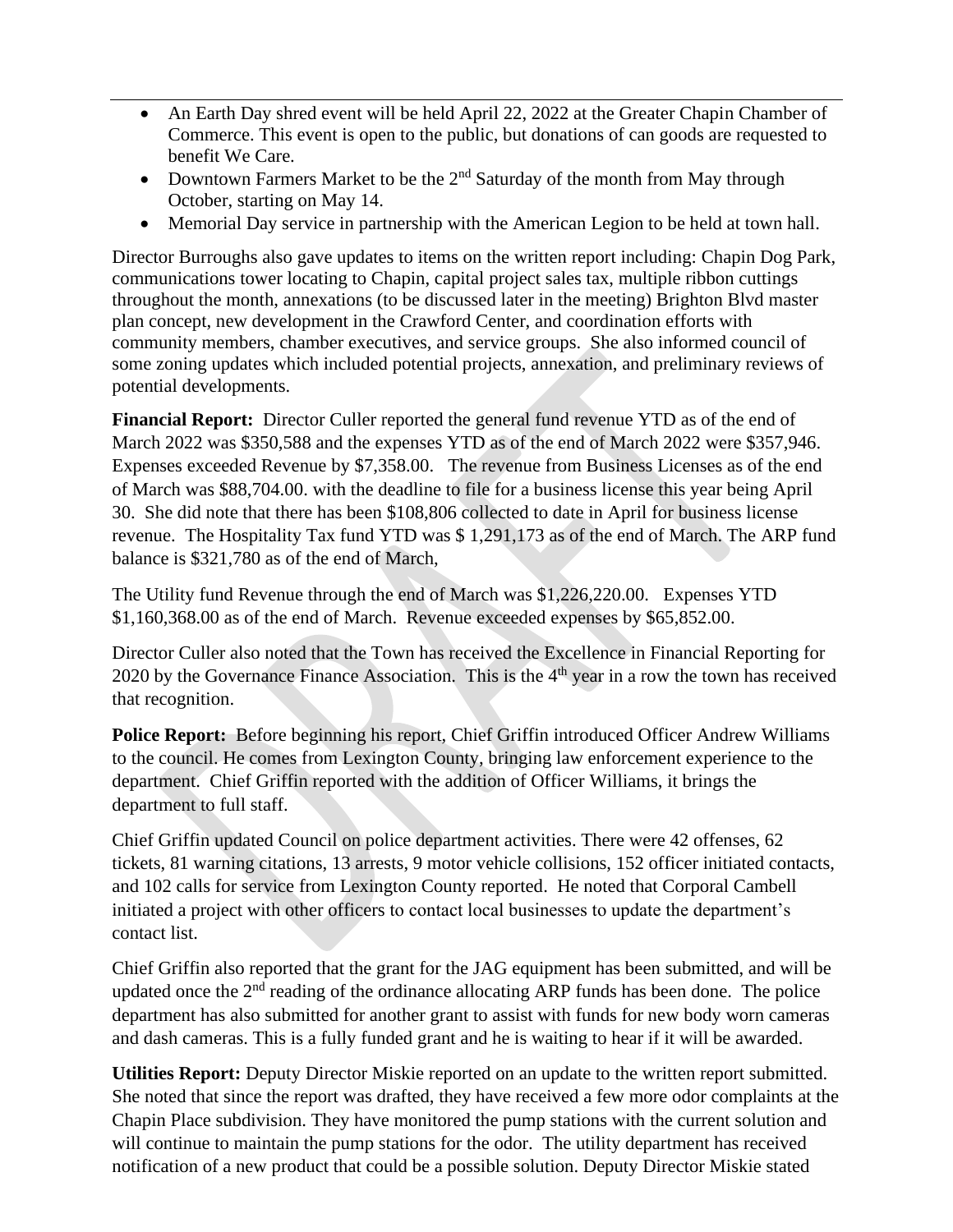they would set up a few trials in order to test the product to see if it is a better option. She then briefly summarized the rest of the written report.

# **Old Business**

**Ordinance: Recommendation from Planning Commission to approve zoning map amendment (rezoning) application for 110 Peak Street – 2<sup>nd</sup> reading:** Council Member Teal made the motion to accept the 2<sup>nd</sup> reading approving the rezone of 110 Peak Street from RS-1 to Office Commercial. Mayor Pro Tem Clonts seconded the motion. No further discussion was had. Motion passed unanimously.

| Mayor Al Koon:             | Yes        | Council Member Gregg White: | Yes. |
|----------------------------|------------|-----------------------------|------|
| Mayor Pro Tem Mike Clonts: | <b>Yes</b> | Council Member Leland Teal: | Yes. |
| Council Member Kay Hollis: | Yes:       |                             |      |

# **New Business**

**Executive Sessions:** Council Member White made the motion to move to executive session to discuss proposed contractual arrangements for the unified zoning and development ordinance consultant, to receive legal advice on matters covered by the attorney-client privilege for the ministerial recorder position, and to receive legal advice for proposed contractual arrangements for the supportive municipal judge agreement renewal, all pursuant to SC Code Section 30-4-70 (a)(2). Mayor Pro Tem Clonts seconded the motion. Council entered into executive session at 6:58 p.m.

Council Member Teal made the motion to move back into regular session. Mayor Pro Tem Clonts seconded the motion. Council re-entered regular session at 8:09 p.m.

Mayor Koon noted that no decisions were made in executive session. Mayor Pro Tem Clonts moved to authorize the Mayor to renew the supportive municipal judge agreement with Lexington County for a two year term. Council Member Teal seconded the motion. No further discussion was had. Motion passed unanimously.

| Mayor Al Koon:                    | Yes | Council Member Gregg White: | Yes |
|-----------------------------------|-----|-----------------------------|-----|
| Mayor Pro Tem Mike Clonts:        | Yes | Council Member Leland Teal: | Yes |
| <b>Council Member Kay Hollis:</b> | Yes |                             |     |

**Request for Action – Recommendation from selection committee for the Chapin Unified Zoning and Development Ordinance:** Council Member White made the motion approving the mayor to exit negotiations with firm one and enter negotiations with firm two for the completion of the Unified Zoning and Development Ordinance. Council Member Teal seconded the motion. Director Burroughs explained for clarification, the recommendation from the selection committee was to cease negotiations with firm #1 and enter negotiations for a contract with firm #2 for the Unified Zoning and Development Ordinance. No further discussion. Motion passed unanimously.

|                            |            | Council Member Kay Hollis:  | Yes. |
|----------------------------|------------|-----------------------------|------|
| Mayor Al Koon:             | <b>Yes</b> | Council Member Gregg White: | Yes  |
| Mayor Pro Tem Mike Clonts: | Yes.       | Council Member Leland Teal: | Yes. |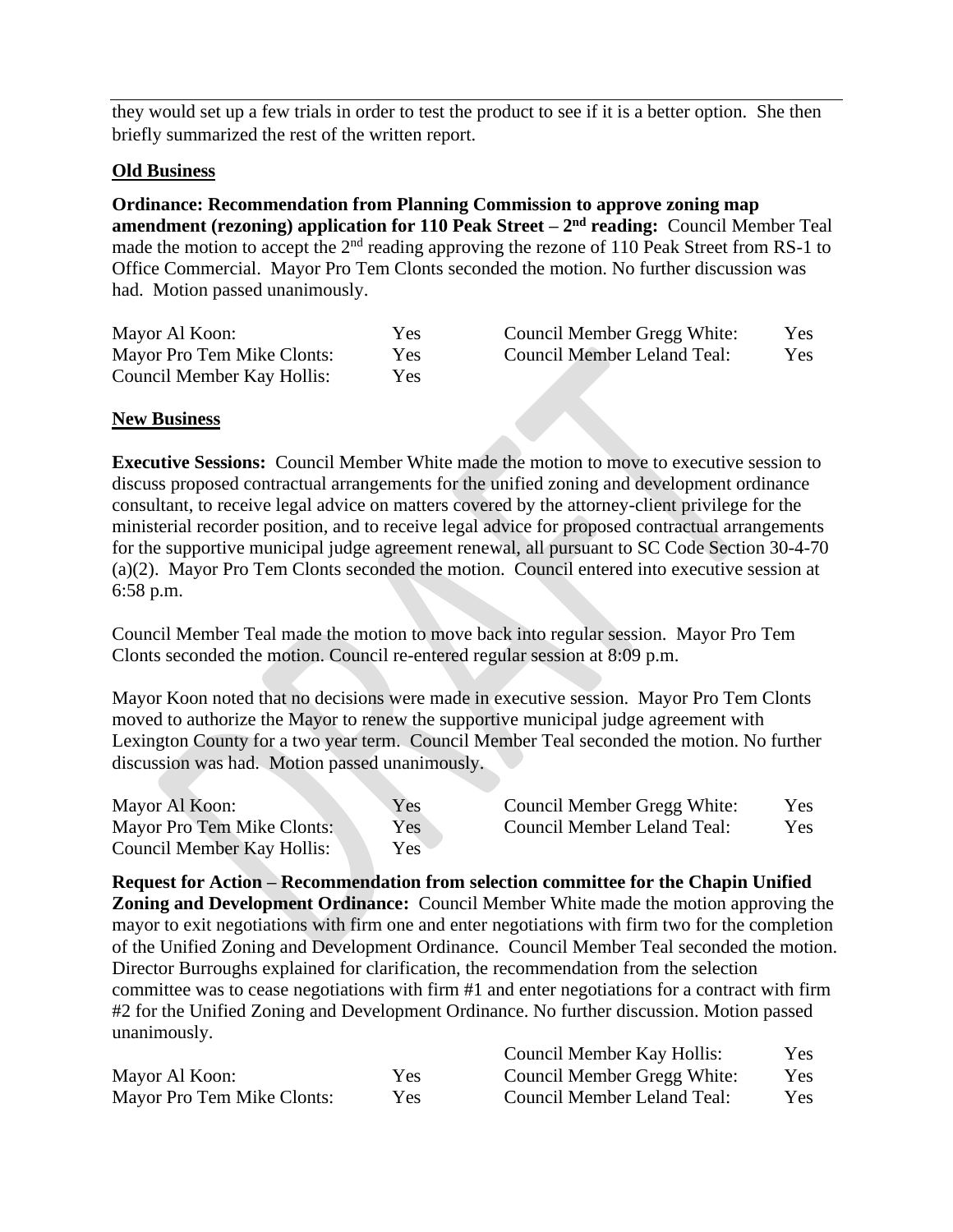**Ordinance: Amending Article 1 of Chapter 7 of the Chapin Town Code to establish the position of Ministerial Recorder – 1<sup>st</sup> reading:** Mayor Pro Tem Clonts made the motion to approve 1st reading amending Article 1 of Chapter 7 of the Chapin Town Code establishing the position of Ministerial Recorder. Council Member Teal seconded the motion. No further discussion. Motion passed unanimously.

|                            |            | Council Member Kay Hollis:  | Yes  |
|----------------------------|------------|-----------------------------|------|
| Mayor Al Koon:             | Yes.       | Council Member Gregg White: | Yes  |
| Mayor Pro Tem Mike Clonts: | <b>Yes</b> | Council Member Leland Teal: | Yes. |

**Resolution: Electing the standard allowance for lost revenues under the American Rescue Plan (ARP):** Director Culler explained the Municipal Association of South Carolina has encouraged municipalities to choose the standard allowance or calculated allowance for general revenue under the American Rescue Plan Act (ARPA). She stated that by choosing the standard allowance, it allows for more flexibility and a more simplified process for the spending and reporting of ARP money. She noted this would not determine how the money is spent, and each expenditure would still have to go before council.

Council Member White made the motion to elect the standard allowance for lost revenues under the American Rescue Plan. Mayor Pro Tem Clonts seconded the motion. No further discussion. Motion passed unanimously. Council Member Kay Hollis

|                            |            | Council Member Kay Hollis:  | Yes. |
|----------------------------|------------|-----------------------------|------|
| Mayor Al Koon:             | <b>Yes</b> | Council Member Gregg White: | Yes. |
| Mayor Pro Tem Mike Clonts: | Yes        | Council Member Leland Teal: | Yes. |

**Zoning Ordinance: Recommendation from Planning Commission Amending Articles 2 and 5, sections 201 and 518 of the Zoning Ordinances to include axe throwing venues and cigar stores:** ZA Singletary explained the changes to Articles 2 and 5 of the zoning ordinances. Director Burroughs explained to the PC the need to consider adding these types of businesses to the Town's permitted use, since interest in axe throwing and cigar stores have increased over the last two years. The PC reviewed the information from staff and is recommending amendments to the zoning ordinances to Council. These amendments include definitions for axe throwing venues and cigar stores, as well as permitted use in the Town of Chapin along with specific requirements for each.

Council Member Teal made the motion to approve  $1<sup>st</sup>$  reading amending articles 2 and 5, sections 201 and 518 of the zoning ordinances to include axe throwing venues. Mayor Pro Tem Clonts seconded the motion. Discussion included requirements for this type of business and the proper process for allowing axe throwing venues in the Town. Director Burroughs clarified that the uses for axe throwing and cigar stores are only going to be allowed as a special exception use, and will have to go to the Board of Zoning Appeals for approval. No further discussion. Motion passed by majority vote.

|                            |      | Council Member Kay Hollis:  | Yes.           |
|----------------------------|------|-----------------------------|----------------|
| Mayor Al Koon:             | Yes  | Council Member Gregg White: | N <sub>0</sub> |
| Mayor Pro Tem Mike Clonts: | Yes. | Council Member Leland Teal: | Yes            |

Mayor Pro Tem Clonts made the motion to approve  $1<sup>st</sup>$  reading amending articles 2 and 5, sections 201 and 518 of the zoning ordinances to include cigar stores. Council Member Teal seconded the motion. Discussion included concerns about cigar stores, the Town Code in regards to smoking indoors, and a summary of what the proposed definition to adding cigar stores would be. No further discussion was had. Motion to approve denied by majority vote.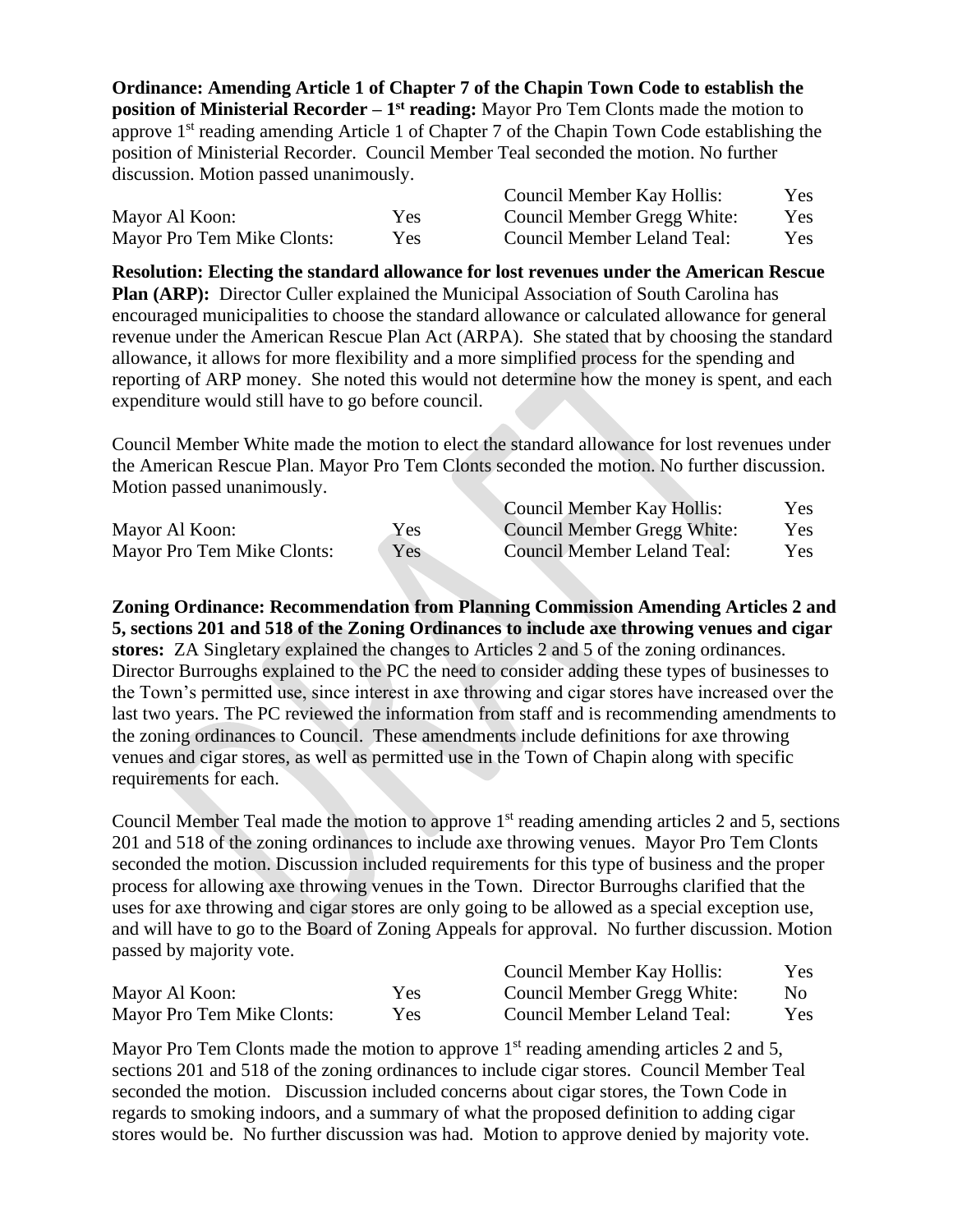Mayor Al Koon: Yes Mayor Pro Tem Mike Clonts: Yes Council Member Kay Hollis: No

**Zoning Ordinance: Recommendation from Planning Commission to approve Annexation petition #22-02-14-001 of a 5.14 Acre Tract (TMS 000700-02-017) of land including adjacent and abutting rights-of-way to be zoned General Commercial (GC):** ZA Singletary explained this property, and the adjacent property in the next annexation request, are not in the town. The developers of this property wish to receive town utilities and need to annex.

Council Member White made the motion to accept  $1<sup>st</sup>$  reading approving annexation petition #22-02-14-001 of a 5.14-acre tract into the Town of Chapin to be zoned GC. Council Member Teal seconded the motion. No further discussion. Motion passed unanimously.

| Mayor Al Koon:             | Yes  |                             |      |
|----------------------------|------|-----------------------------|------|
| Mayor Pro Tem Mike Clonts: | Yes  | Council Member Gregg White: | Yes  |
| Council Member Kay Hollis: | Yes: | Council Member Leland Teal: | Yes: |

**Zoning Ordinance: Recommendation from Planning Commission approving Annexation petition # 22-03-04-002 of a 5.14 Acre Tract (TMS 000700-01-004) of Land Including Adjacent and Abutting Rights-of-Way to be Zoned General Commercial (GC):** ZA Singletary explained this property, and the adjacent property in the previous annexation request, are not in the town. The developers of this property wish to receive town utilities and need to annex.

Council Member White made the motion to accept  $1<sup>st</sup>$  reading approving annexation petition #22-03-04-002 of a 5.14-acre tract into the Town of Chapin to be zoned GC. Mayor Pro Tem Clonts seconded the motion. No further discussion. Motion passed unanimously.

| Mayor Al Koon:             | Yes | Council Member Gregg White: | Yes: |
|----------------------------|-----|-----------------------------|------|
| Mayor Pro Tem Mike Clonts: | Yes | Council Member Leland Teal: | Yes. |
| Council Member Kay Hollis: | Yes |                             |      |

**Zoning Ordinance: Recommendation from Planning Commission approving Annexation petition # 22-03-23-001 of a .75 Acre Tract (TMS 000723-04-002) of Land Including Adjacent and Abutting Rights-of-Way to be Zoned General Commercial (GC):** ZA Singletary explained this property was located off of 1611 Chapin Road. The owners of this property wish to renovate the existing building and would like to receive town utilities. This property is currently in the Gateway overlay district.

Council Member White made the motion to accept  $1<sup>st</sup>$  reading approving annexation petition #22-03-23-001 of a .75-acre tract into the Town of Chapin to be zoned GC. Mayor Pro Tem Clonts seconded the motion. No further discussion. Motion passed unanimously.

|                            |      | Council Member Kay Hollis:  | <b>Yes</b> |
|----------------------------|------|-----------------------------|------------|
| Mayor Al Koon:             | Yes  | Council Member Gregg White: | <b>Yes</b> |
| Mayor Pro Tem Mike Clonts: | Yes. | Council Member Leland Teal: | Yes.       |

**Zoning Ordinance: Recommendation from Planning Commission approving Annexation petition # 22-03-28-001 of a 5.08 Acre Tract (TMS 000700-09-12) of Land Including Adjacent and Abutting Rights-of-Way to be Zoned Neighborhood Commercial (NC):** ZA Singletary explained this property is located at the intersection of Amicks Ferry Road and